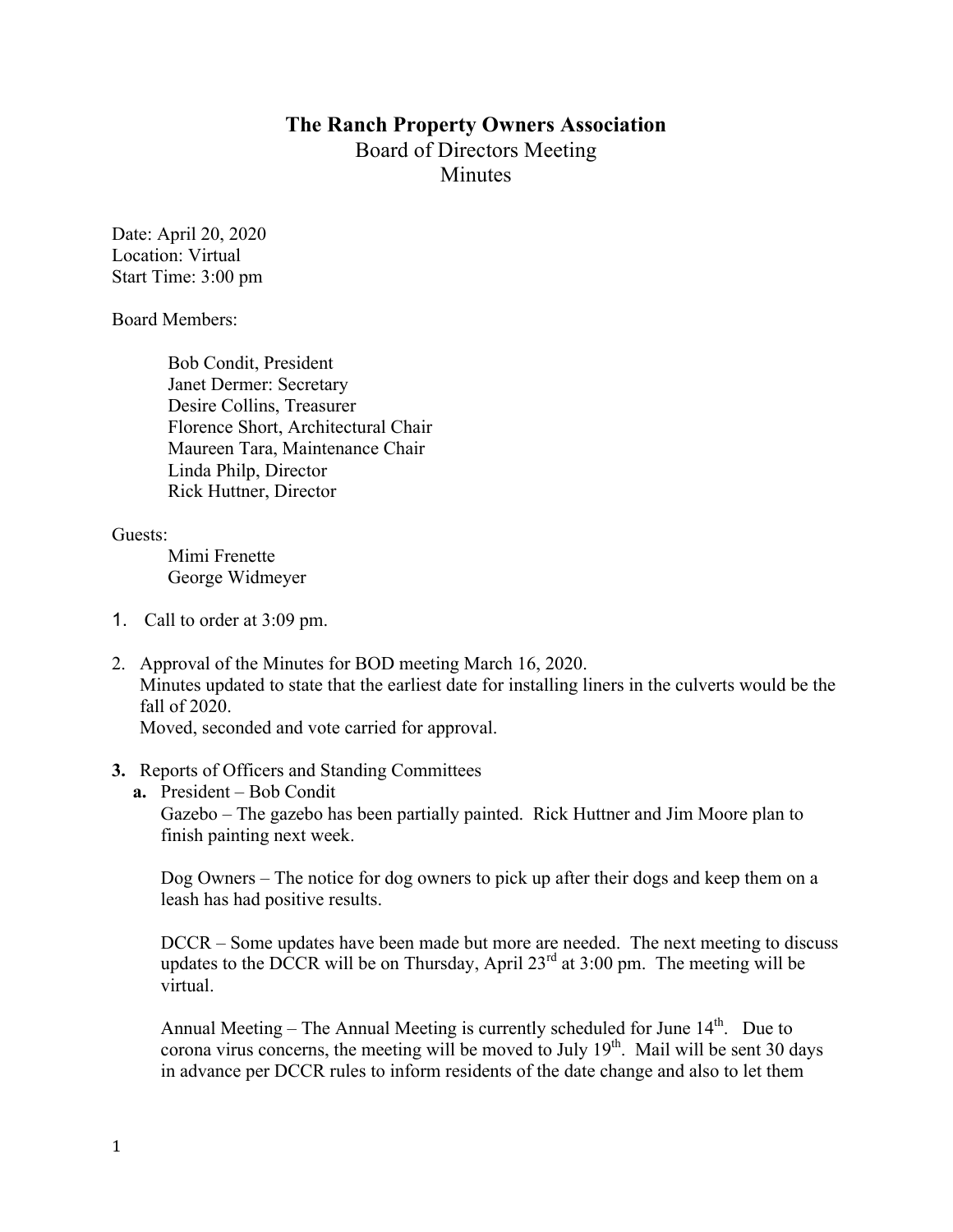know that the meeting might be postponed even longer depending on the status of the quarantine.

- b. Secretary Janet Dermer No updates.
- c. Treasurer/Finance Desiree Collins

LPEA BOD – Election selections for the LPEA BOD are due in May. Please send email to Desiree by the end of next week if you have comments or recommendations about the candidates.

Fiscal Year – The fiscal year runs from April 1 – March 31. The operating budget for the last fiscal year was under spent by \$32,00, in large part due to limited snow removal and lower than expected costs in professional services and contractor hours (irrigation). A healthy balance remains in the reserve funds.

Finance – The finance committee recommends selling the VCIT bond fund investment due to concerns that the share price could drop. A motion was made, seconded and carried to sell the investment only if the share price was \$90 or more.

d. Architectural – Florence Short

## Approvals

Lot 147 – The addition to the master bedroom and garage was approved and excavation is currently ongoing.

Lot 148 – The request to replace the cedar shake roof with Owens Corning asphalt shingles was approved and has been completed.

## Approval Pending

Lot 83 – A new application needs to be submitted for the porch extension because the first application didn't contain enough information.

## Inquiries

102 Latigo – Prospective buyers were informed that the barn cannot be converted to living quarters and neither Auxiliary Dwelling Units (ADU) nor granny flats are allowed under Animas Valley zoning laws. Lots cannot be subdivided per the DCCR rules.

e. Maintenance – Maureen Tara Culverts – The work on the Fawn Lake culvert has been completed.

Spring Cleanup – The date for Spring Cleanup is May  $18<sup>th</sup>$  and  $19<sup>th</sup>$ .

Irrigation – Irrigation will be turned on the week of April 27.

Fence Repair – The fence on Latigo next to the Pendergast property is falling down. A motion was made, seconded, and carried to use the fence repair fund to fix the fence.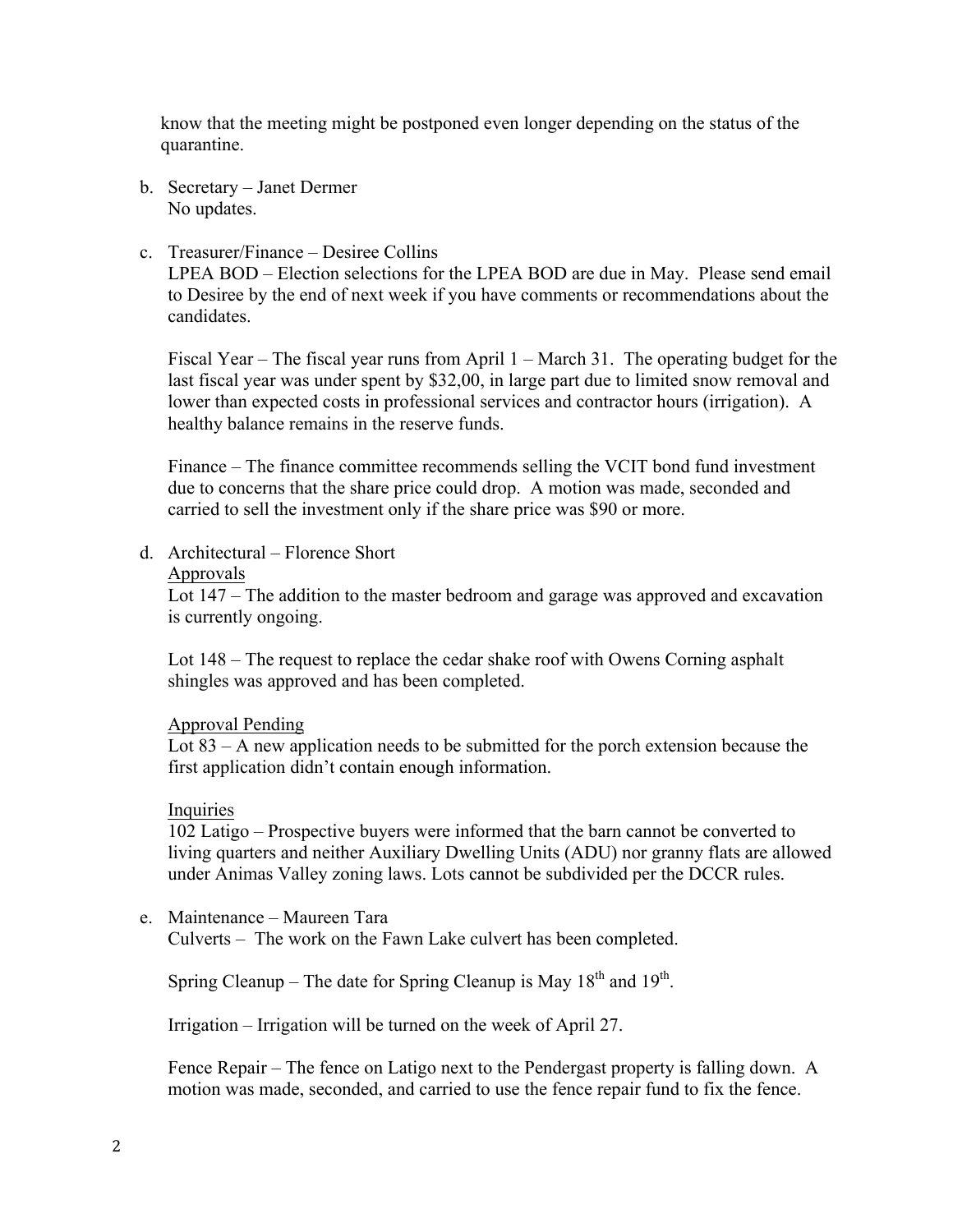Street Cleanup – Sand and gravel remain in the streets from the winter. John Randall will be called to sweep the streets.

Gazebo – Some landscaping needs to be done around the gazebo. An estimate for the landscaping will be obtained from EarthScapes.

River Rock – River rock will be added to bare spots on the road sides in May.

Culverts – Work on adding liners to culverts needing repair is on hold until Spring, 2021.

Streetlights – The board discussed the two options of putting the new lights in concrete footers or using steel brackets. It was determined that the lights were too heavy to use brackets and the concrete footers were a better alternative. A motion was made, seconded, and carried to accept the Nistler/Phillips bid for doing the work on the street lights.

Entrance Sign – The corona virus quarantine is making progress slow because some contractors aren't working. The project requires several bids:

Tree removal

Current sign and railroad tie removal Masonry Sign creation, installation, and lighting Landscaping Asphalt fill in for smaller footprint

The goal is to get estimates by next week, after which a mailing will be sent to owners with the cost of the A and B sign selections, the rationale for not repairing the current sign, and a return envelope for votes. Pictures of the two selections will be posted in the mail room.

Bridge Repair – Repairs are needed for the bridge located in the woods located to the southeast of "The Ranch". Materials required are:

48 2 x 6 x 8 Boards

4", 6", and 8" Screws

A motion was made, seconded, and carried to buy the materials for the bridge. Bob Condit will coordinate residents to help with the repairs to the bridge.

f. Director – Linda Philp

BOD elections – Seventeen people were asked to consider being on the board, but only two agreed to run for the positions that are open. Recommendation was made to reduce the number of board officers from seven to five. The board agreed that the difficulty of finding board members should be discussed at the annual meeting. Owners should be asked to consider the option of hiring a management company to replace the BOD.